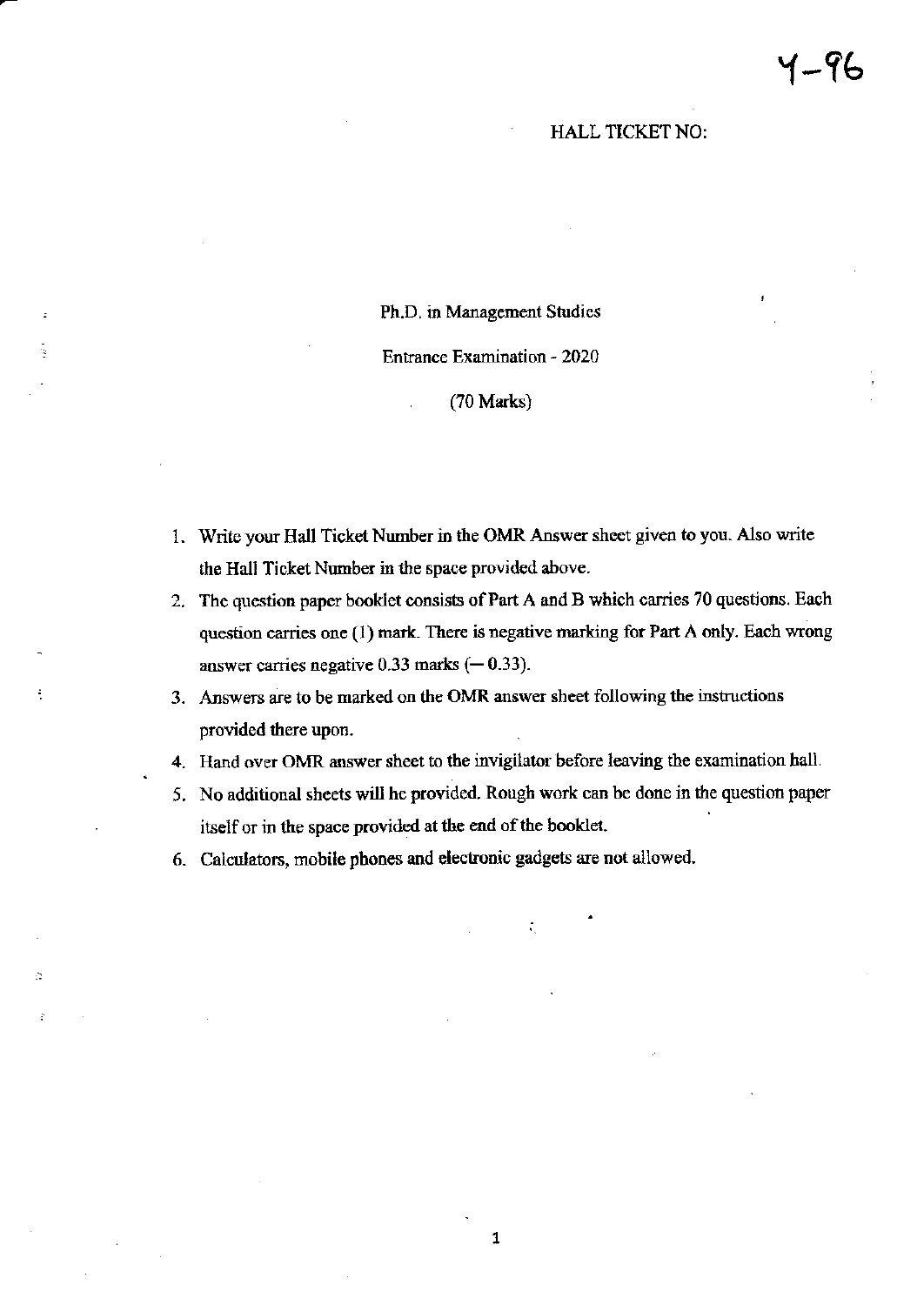ŧ

# PART-A

1. A (n) \_\_\_\_\_ study involves manipulation of one or more variables to determine the effect on another variable.

 $(A)$  Ex post facto

(B) Exploratory

(C) Experimental

(D) Causal

2. "The introduction of a four day week leads to increased productivity particularly among young workers by improving job satisfaction." In this statement, improving job satisfaction is the:

(A) Independent Variable

(B) Dependent Variable

(C) Intervening Variable

(D) Moderating Variable

3. Which type of nonprobability sampling technique is most useful when individuals with the desired characteristics, experiences, or attitudes are difficult to identify or reach?

(A) Random sampling

(B) Purposive sampling

(C) Convenience sampling

(D) Snowball sampling

4. Which of the following research purposes are associated with qualitative research?

(A) Description

(B) Prediction

(C) Theory building

 $(D)$  Theory testing

5. Which type of research is designed to address complex, practical problems using brainstorming, followed by sequential trial-and-error attempts until the desired results are achieved?

(A) Case history

(B) Action research

(C) Causal research

(D) Grounded theory

Directions for question no 6-10: The trajectory of energy production in China are given. Answer the questions based on the table (Production in peta Joules).

| Year        | Coal $\&$<br>Lignite | Crude<br>Petroleum | Natural Gas | Electricity<br>(Hydro &<br>Nuclear) | Total  |
|-------------|----------------------|--------------------|-------------|-------------------------------------|--------|
| 2006-07     | 7459                 | 1423               | 1223        | 4763                                | 14,868 |
| 2007-08     | 7926                 | 1429               | 1248        | 4944                                | 15,547 |
| 2008-09     | 8476                 | 1403               | 1265        | 5133                                | 16,277 |
| 2009-10     | 9137                 | 1411               | 1830        | 4511                                | 16,889 |
| $2010 - 11$ | 9207                 | 1579               | 2012        | 5059                                | 17,857 |

6. In which year primary sources recorded the lowest growth in total production of energy?  $(A)$  2007-08

> $\mathcal{A}$  $\overline{2}$

 $(B)$  2008-09

 $(C)$  2009-10  $(D)$  2010-11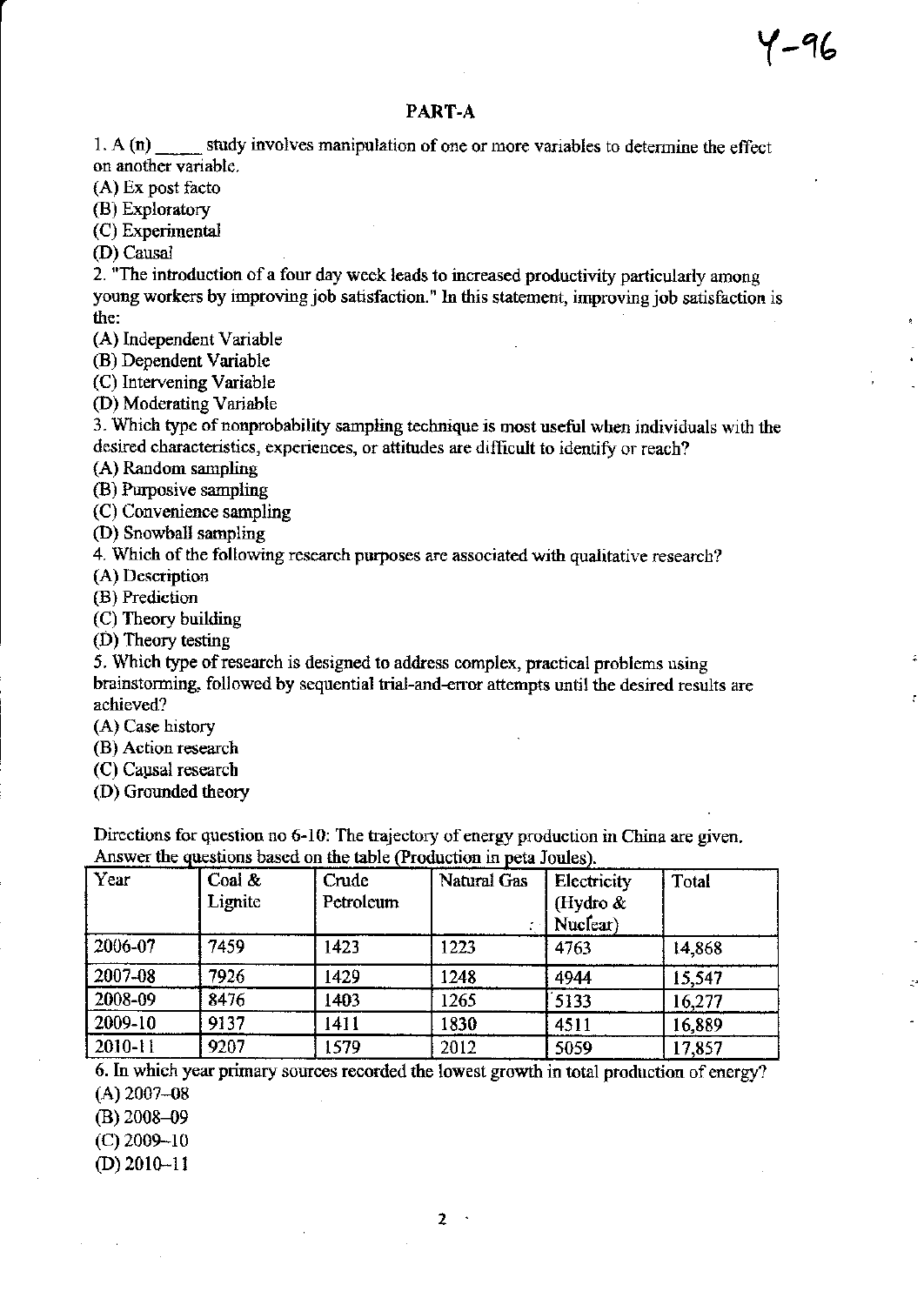J

7. Which source of energy has shown the highest growth rate in production during 2006-07 to 2010-l l?

 $(A)$  Coal  $\&$  lignite

(B) Crude petroleum

(C) Hydro & nuclear electricity

(D) Total production of energy

8. Which one of the following primary sources of energy has recorded the highest growth in production in 2008-09?

(A) Coal & lignite

@) Crude petroleum

(C) Natural gas

(D) Hydro & nuclear electricity

9. In which year, production of hydro and nuclear electricity was almost double the production of crude petroleum and natural gas taken together?

 $(A)$  2006-07

 $(B)$  2007-08

(c) 2008-49

 $(D)$  2009-10

10. In which year Electricity (Hydro & Nuclear) production is the highest?

 $(A)$  2006-07

(B) 2007\_08

(c) 2008 -09

(D) 2009-10

11. Which of the following p-values will lead us to reject the null hypothesis if the significance level of the test if  $5\frac{1}{2}$ ?

(A) 0.15

(B) 0.10

(c) 0.06

(D) 0.025

12. The SERVQUAL scale seeks to describe perceptions of service quality with five dimensions. This scale is \_\_\_\_\_\_.

(A) Unidimensional

(B) Multidirensional

(C) Baianced

(D) Unbalanced

13. The p-value of a test is the:

(A) Smallest significance level at which the null hypothesis cannot be rejected

(B) Largest significance level at which the null hypothesis cannot be rejected

(C) Smallest significance level at which the null hypothesis can be rejected

(D) Largest significance level at which the null hypothesis can be rejected

14. What is the probability that a project with a mean completion time of 23.9 days and a variance of 6 days will be finished in 26 days?

(A) 0.20

(B) 0.80

 $(C)$  0.63

(D) 0.37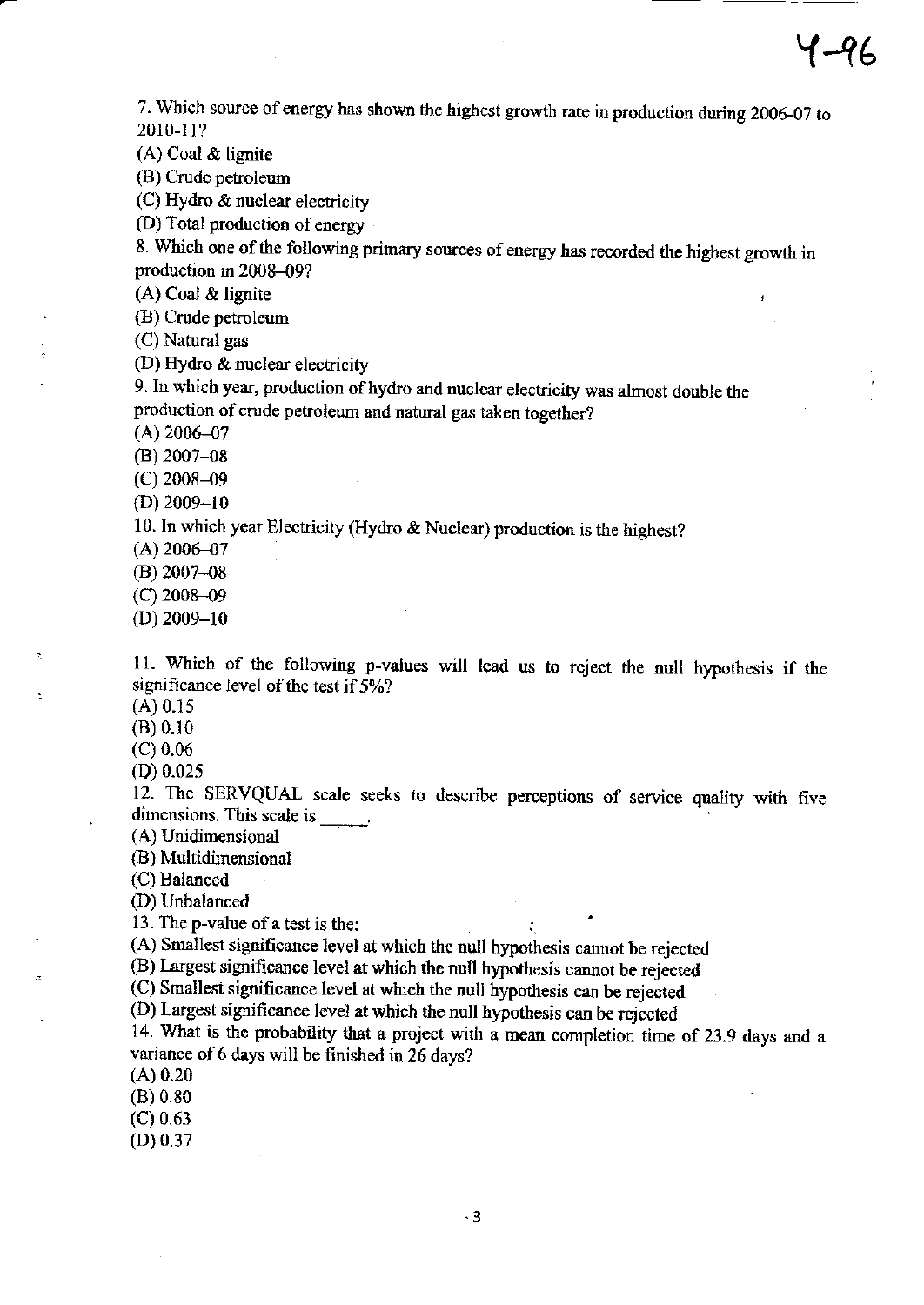15. An activity has an optimistic time of 15 days, a most likely time of 18 days, and a pessimistic time of 27 days. What is its expected time?

 $(A)$  20 days

(B) 19 days

 $(C)$  60 days

(D) 18 days

16. A person covered some distance in 12 hours. He covered half the distance by rail @ 75 km per hour and the rest by car  $@$  45 km/hr. The total distance covered by him was

A. 450 km **B.** 675 km

C. 337.5 km

D. 1350 km

17. A car covers a distance of 715 km at a constant speed. If the speed of the car would have been 10 km/hr more, then it would have taken 2 hours less to cover the same distance. What is the original speed of the car?

 $(A)$  45 km/hr

 $(B)$  50 km/hr

 $(C)$  55 km/hr

 $(D)$  65 km/hr

18. The milk and water in two vessels A and B are in the ratio 4:3 and 2:3 respectively. In what ratio, the liquids be mixed in both the vessels so that the new liquid contains half milk and half water?

 $(A) 7:5$ 

 $(B) 1:2$ 

 $(C)$  2:1

(D)  $6:5$ 

 $\overline{?}$  $14/34$ 19. What would come in the sequence: 16/32,  $15/33$ ,  $17/31$ ,  $(A)$  23/40

 $(B)$  11/30

 $(C)$  18/30

(D)  $19/36$ 

20. A business was set by an entrepreneur. The simple interest accrued on an amount of Rs. 22,500 at the end of four years is  $\hat{R}s$ . 10,800. What would be the compound interest accrued on the same amount at the same rate of interest at the end of 2 years?

 $\mathcal{L}^{(1)}$ 

(A) Rs. 15, 888

(B) Rs. 29, 225

(C) Rs. 5, 724

(D) Rs. 9, 686

21. SCD, TEF, UHG, \_\_\_\_\_\_\_, WKL

 $(A)$  CMN

 $(B)$  UJI

 $(C)$  VIJ

 $(D)$  UT

22. CMM, EOO, GQQ, \_\_\_\_\_, KUU

 $(A)$  GRR

 $(B)$  GSS

 $(C)$  ISS

 $(D) ITT$ 

4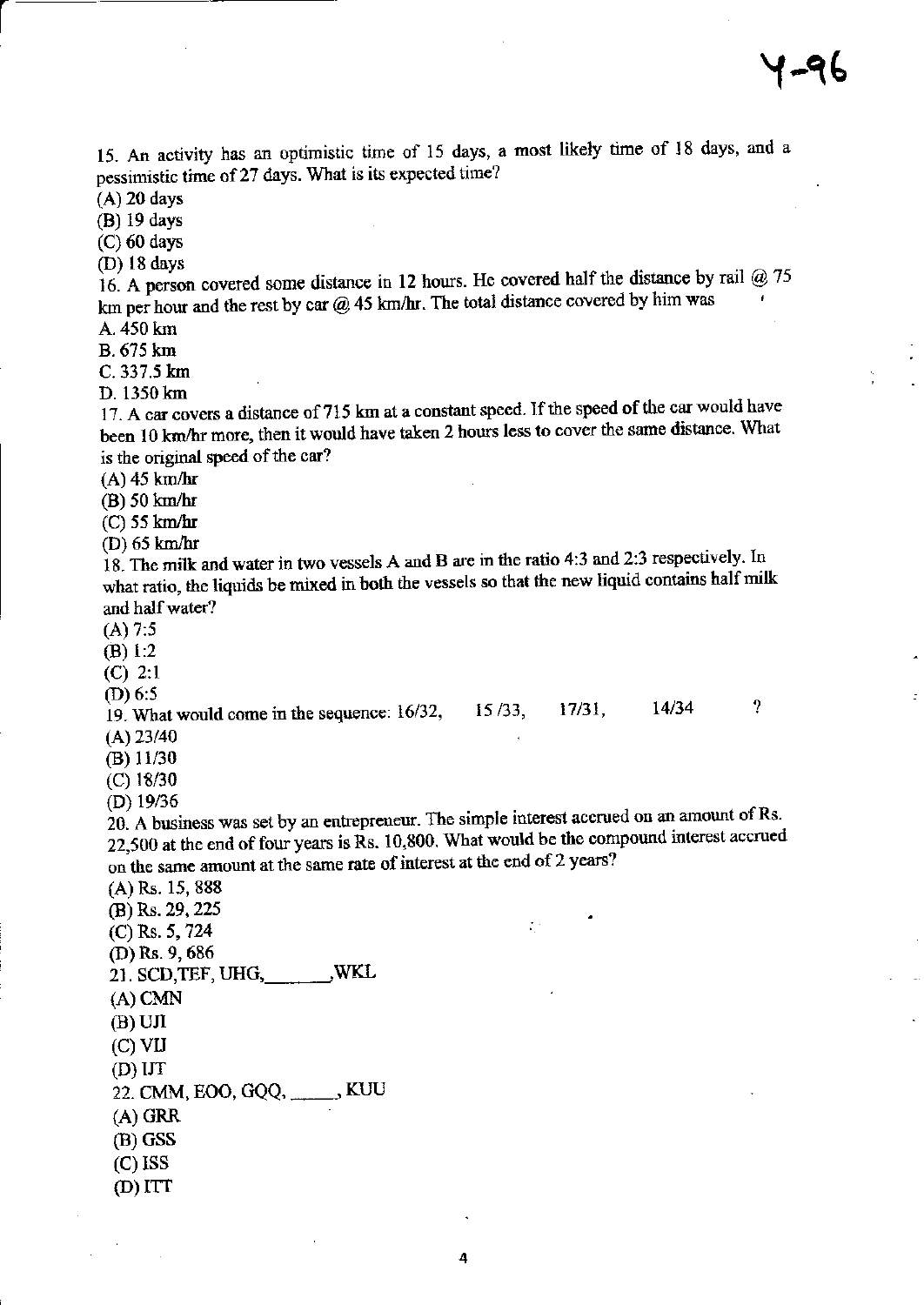23. Assertion  $(A)$ : Learning is a lifelong process.

Reason (R): Learning to be useful must be linked with life processes.

Choose the correct answer from the following code:

(A) Both (A) and (R) are true and (R) is the correct explanation of (A).

 $(B)$  Both  $(A)$  and  $(R)$  are true, but  $(R)$  is not the correct explanation of  $(A)$ .

 $(C)$  (A) is true, but  $(R)$  is false.

 $(D)$  (A) is false, but  $(R)$  is true.

24. US President Donald Trump on 28 March 2020 signed a \_\_\_\_\_ stimulus bill to protect US economy from Covid-19.

(A) \$2 billion

(B) \$20 billion

(C) \$200 billion

(D) \$2000 billion

25. Name the Central government's 1st comprehensive COVID-19 tracking app.

(A) Aarogya mc

(B) Covid-|9 check

(C) Coronaless India

(D) AarogyaSetu

26. Forecasts based on judgment and opinion don't include

(A) Executive board opinion

(B) Salesperson opinion from field

(C) Second opinions

(D) Cusiomer survcys

27. Let a means minus (-), b means multiplied by  $(x)$ , C means divided by  $(+)$  and D means plus (+). The value of 90 D 9 a 29 C 10 b 2 is

(A) 8

(B) 10

(c) <sup>12</sup>

(D) 14<br>28. A school bus driver starts from the school, drives 2 km towards North, takes a left turn and drives for 5 krn. He then takes a left tum and drives for 8 km before taking a left tum again and driving for further 5 km. The driver finally takes a left turn and drives I km before siopping. How far and towards which direction should the driver drive to reach the school again?

(A) 3km towards North

(B) 7 km towards East

(C) 6 km towards South

(D) 5 km towards North

29. It has been reported in recent years that a very large number of seats in engineering following may be the probable cause of the above effect? in the country remain vacant at the end of the admission session. Which of the

(A) There has-been a considerable decrease in hiring of engineering graduates due to economic slowdown in the recent years.

(B)Students preferred to complete graduation in 3yrs time instead of 4yrs for engineering.

(C) The Govt. has recently decided to provide post- qualification professional training to all engineering graduates at its own cost.

(D) There has always been a very poor success rate among the engineering students.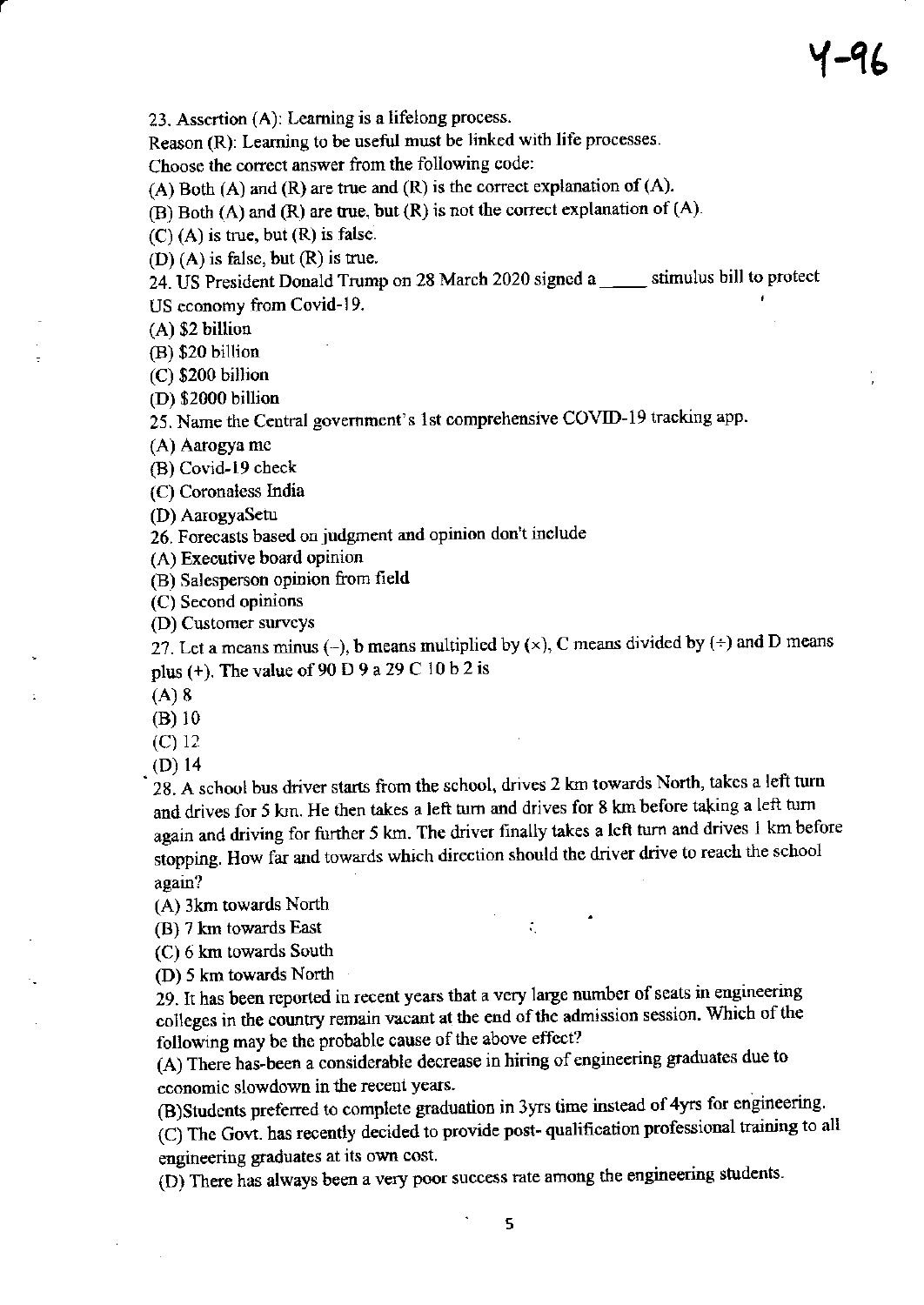÷

 $30. (23.1)^{2}+(48.6)^{2}-(39.8)^{2}=?+1147.69$  $(A)$   $(12.6)^2$ (B) 13.8  $(C)$  163.84  $(D)11.8$ 31.  $3463 \times 295 - 18611 = ? + 5883$ 

(A) 997091

 $(B)$  997171

(c) 9e3090

(D) 992070

32. The sum of the ages of two persons Ram and Rahim is 50, 5 years ago, the ratio of their ages was  $5/3$ . The present age of Ram and Rahim are

 $(A)$  30, 20

(B) 36, 16

 $(C)$  40, 15

 $(D)$  50, 20

33. Name the bank which has deployed Robotic Arms for currency sorting at its chests.

(A) HDFC Bank

 $(B)$  AXIS Bank

(C) YES Bank

(D) ICICI Bank

34. Chose the valid conclusion from the following statements based on logic given below? Statement: Most of the Indian states existed before independence.

Conclusions:

(I) Some Indian States existed before independence.

(II) All Indian States did not exist before independence.

(A) Only (l) is implied

(B) Only (II) is implied

 $(C)$  Both  $(I)$  and  $(II)$  are implied

(D) Neither (I) nor  $(II)$  is implied

35. Syndicate Bank has been amalgamated into

(A) RBI

(B) SBI

(c) UBI

(D) Canara Bank

Directions (Q. 36-40): To answer the questions you have to follow the given information.

A, B, C, D, E, F, G and H are visiting to three places Delhi, Chennai and Hyderabad in three different vehicles - Mercedes, Audi and Lamborghini . There are three females among themone in each car. There are at least two persons in each car.

C is not travelling with B and G. E, a male, is travelling with only H and they are not going to Chennai. A is travelling in Mercedes and is going to Hyderabad. D is the sister of A and is travelling by Lamborghini. F and C are travelling together. G is not going to Chennai.

уŃ.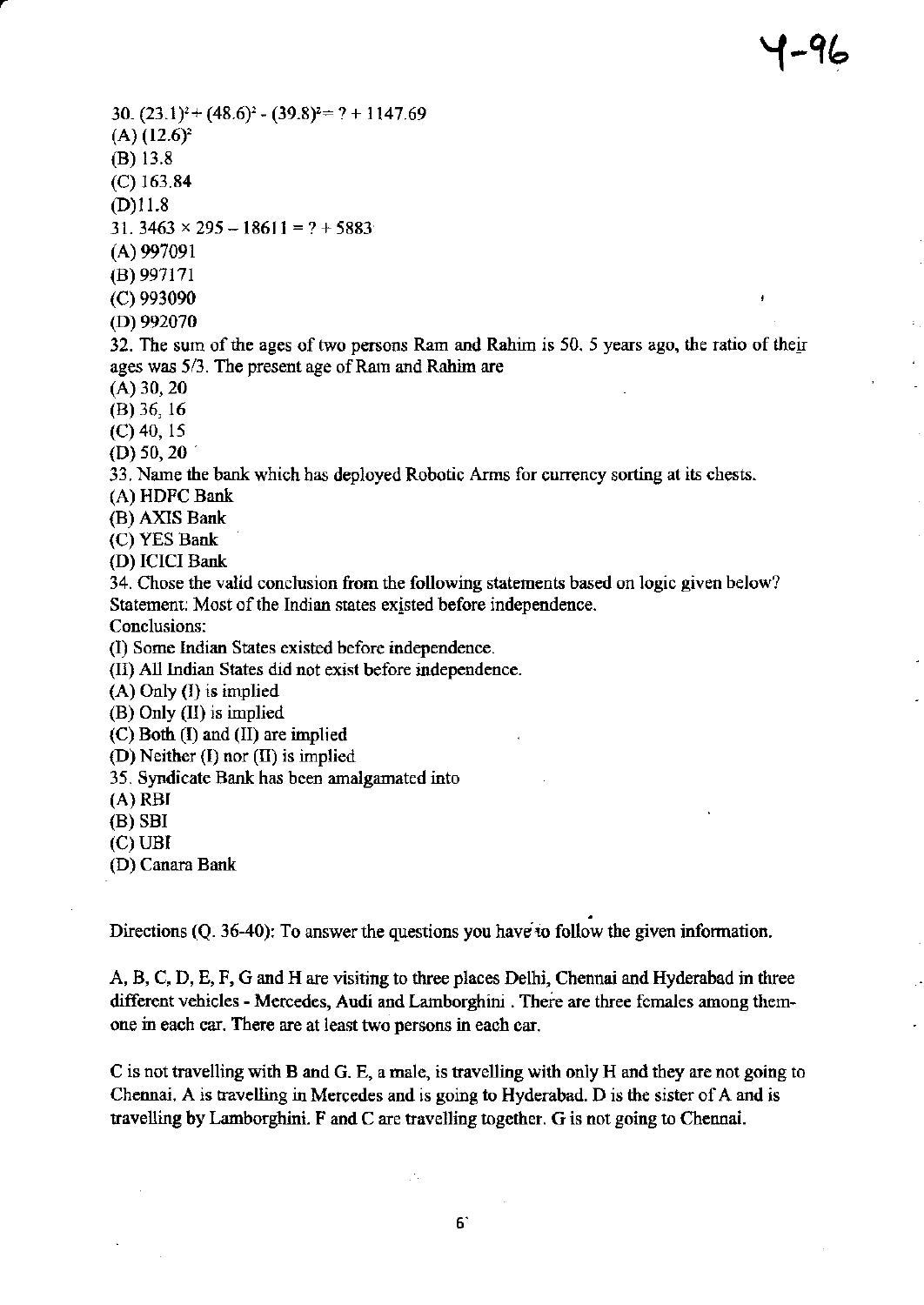$\mathbf{I}$ 

36. Members of which of the following cars are going to Chennai?

{A) Mercedes

(B) Audi

(C) Lamborghini

(D) Either Audi or Lamborghini

<sup>3</sup>7. In which car are fow mcmbers travclling?

(A) None

(B) Mercedes

(C) Audi

(D) Larnborghini

38. Which of the following combinations represents the three female members?

(A) BDH

(B) GDH

(c) ADH

(D) Cannot be determined

39. Who is travelling with G?

(A) Only B

(B) Only A

(C) Both A and B

(D) Cannot be determined

40. Members of which of the following combinations are trayelling in Mercedes?

(A) ACD

(B) ABG

(c) AGD

(D) Data inadequate

 $\mathcal{L}_{\mathcal{L}}$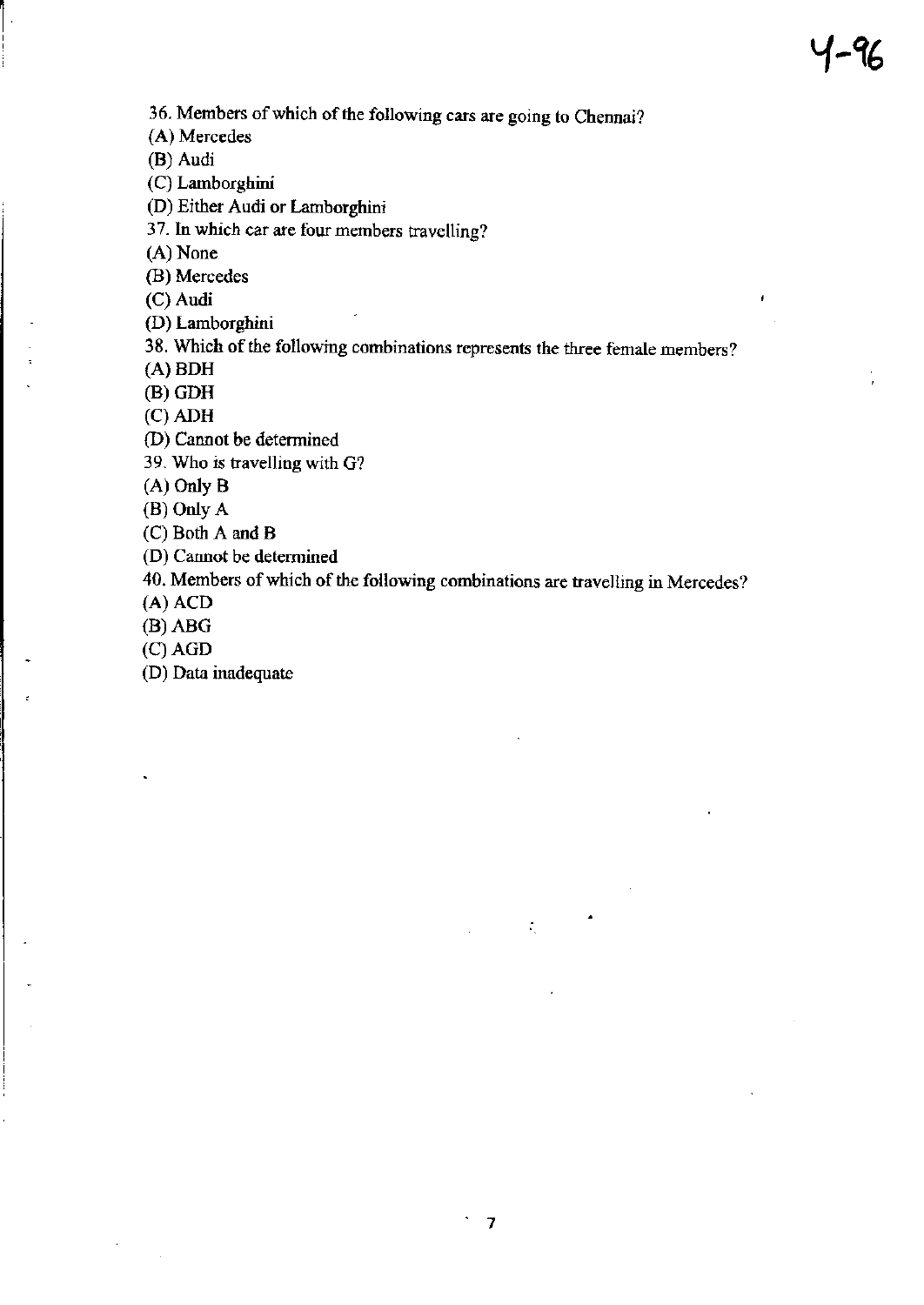ï

## PART-B

41. The PE ratio is calculated as follows

(A) Profit of the company divided by sales earnings.

(B) Profit of the company attributable to ordinary shareholders divided by the total earnings for the year.

(C) Price of ordinary share on the market divided by earnings per share.

(D) Price of ordinary share on the market divided by total earnings of the company.

42. An EBIT-EPS indifference analysis chart is used for

(A) Evaluating the effects of business risk on EPS.

(B) Examining EPS results for alternative financing plans at varying EBIT levels.

 $(C)$  Determining the impact of a change in sales on EBIT.

(D) Showing the changes in EPS quality over time.

43. An examination of the sources and uses of funds statement is part of:

(A) A forecasting technique.

(B) A funds flow analysis.

 $(C)$  A ratio analysis.

(D) Calculations for preparing the balance sheet.

44. Which of the following illustrates the use of a hedging (or matching) approach to financing?

(A) Short-term assets financed with long-term liabilities.

(B) Permanent working capital financed with long-term liabilities.

 $(C)$  Short-term assets financed with equity.

(D) All assets financed with a 50 percent equity, 50 percent long-term debt mixture.

45. A supermarket is considering running a promotion on one of its washing powder brands.

By doing this, it will not be able to run a campaign on its shampoo brands, which would have generated a contribution of Rs.50,000. What type of cost is this Rs.50,000?

(A) Marginal

(B) Direct

(C) Activity

(D) Opportunity

46. Nike sold a pair of shoes to a retailer for Rs.100. The retailer sold the shoes to you for Rs.125. It cost Nike Rs.80 to make the shoe. It cost the retailer Rs.105 total to buy and sell the shoe. Which answer below is not correct?

(A) Nike will make Rs.20 on the transaction

(B) The retailer will make Rs.20 on the transaction

(C) They both will have the same revenue on the sale

(D) They both will have the same net profit on the sale

47. Which of the following distance measure do we use in case of categorical variables in k-NN?

- 1. Hamming Distance
- 2. Euclidean Distance
- 3. Manhattan Distance
- $(A)$  1 only
- $(B)$  2 only
- $(C)$  3 only
- $(D)$  Both 1 and 2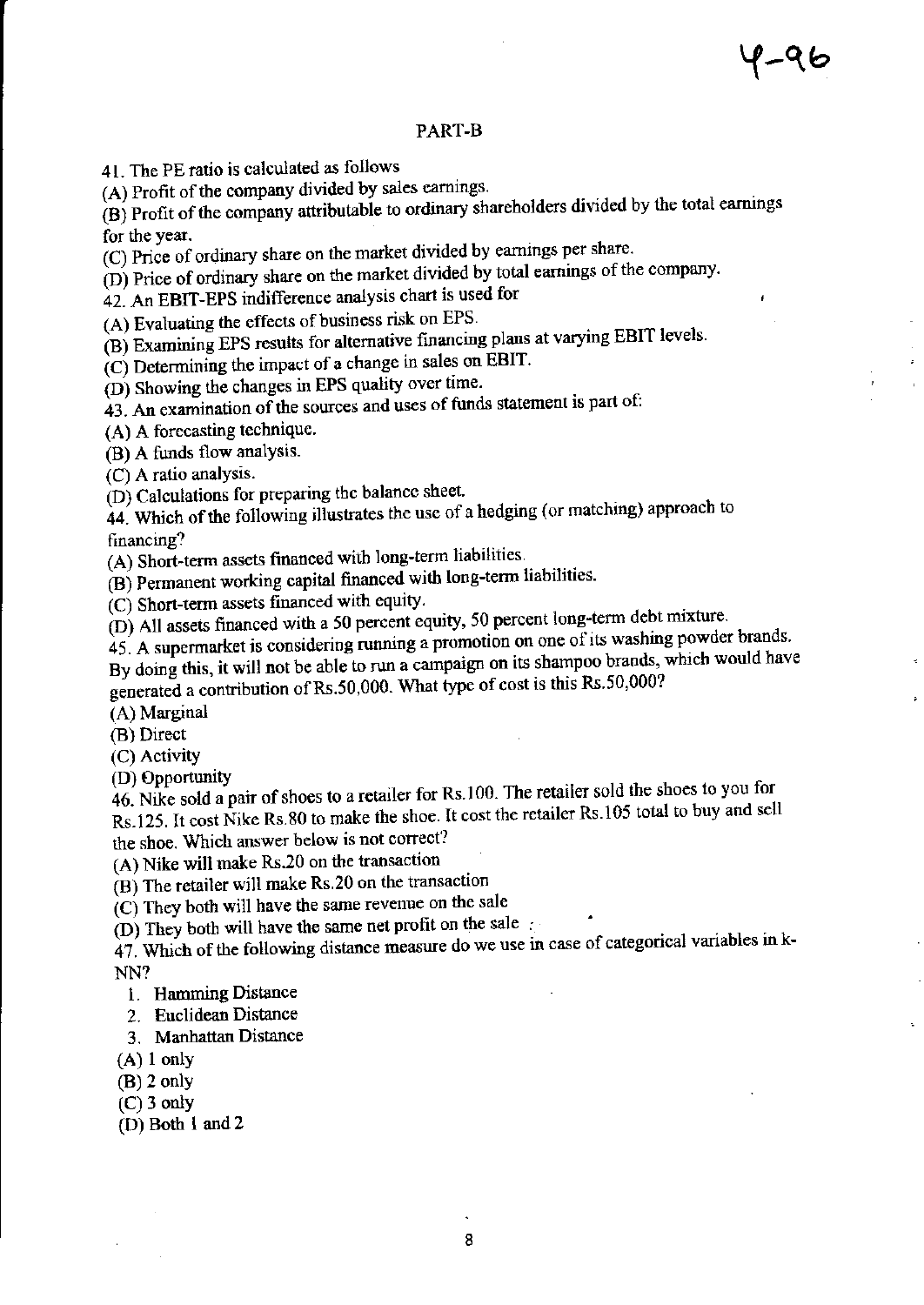48. Unsupervised leaming is appropriate for

(A) Labelled data

(B) Unlabelled data

(C) Sparse data

(D) None of the above

49. Which approach could be used for both classification and regression?

(A) PcA

(B) SVM

(C) Decision tree

(D) None of the above

50. What is Naïve Bayes Classification?<br>(A) Unsupervised Regression

(B) Supervised Regressior

(C) Unsupervised Classitication

(D) Supervised Classification

51. The \_\_\_\_\_\_\_ concept holds that consumers and businesses, if left alone, will ordinarily not buy enough of the organization's products.

(A) Production

(B) Seliing

(C) Marketing

(D) Holistic Marketing

52. Which markets include a wide variety of profit and non-profit organizations, such as bospitals, government agencies, and schools, which provide goods and services for the benefit of society?

(A) Consumer<br>(B) Business-to-business (Industrial)

(C) Reseller

. (D) Institutional

53. The four unique elements to services include

(A) Independence, intangibility, inventory, and inception

(B) Independence, increase, inventory, and intangibility

(C) Intangibility, inconsistency, inseparability, and inventory

(D) Intangibility, independence, inseparability, and inventory

54. \_\_\_\_\_\_\_ is the study of how individuals, groups, and organizations select, buy, use, and dispose of goods, services, ideas, or experiences to satisfy their needs and wants.

(A) Target marketing

(B) Psychographic segnentation

(C) Product Differentiation  $\therefore$ 

(D) Consumer behaviour 55.

is defined as the difference between the benefits a customer sees from a market offering and the costs of obtaining those benefits.

(A) Customer value

(B) Satisfaction scale

(C) Profit margin

(D) Competitive benefit

56. A consumer contest is an example of  $\qquad$ .

 $(A)$  Personal selling

(B) Sales promotion

(C) Advertising

(D) Indirect selling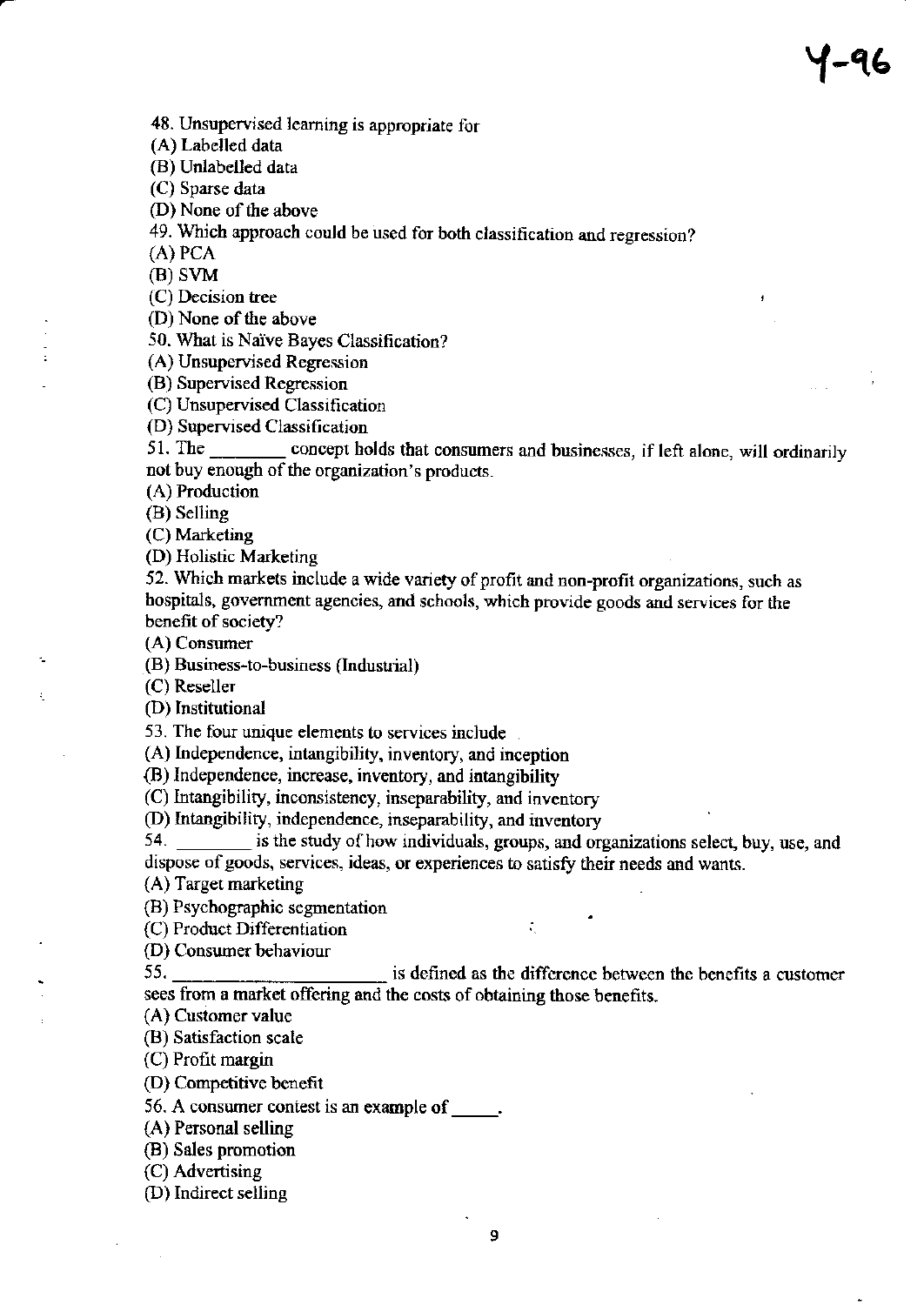J.

57. If a manufacturing plant produces nuts and bolts, sequentially, for an automotive buying firm, then which layout is best suitable for its production?

(A) Process

(B) Product

 $(C)$  GT

(D) Fixed position

58. In a materials processing operation, the design capacity is defined as

(A) The theoretical maximum output in a given time

(B) The minimum output per given time

(C) The aggregate annual output

(D) The most likely output in a given time

59. What happens when the process cycle time is smaller than the takt time in a manufacturing firm?

(A) May result in stock-outs

(B) May result in under-production

(C) May result in excess inventory

(D) Is not possible in any case

60. Given the following pairs of manufacturing strategies:

| I: MRP    | 1: cost of cutting out many jobs                |  |  |
|-----------|-------------------------------------------------|--|--|
|           | 2: advance planning for medium-inventory, mass- |  |  |
| II: JIT   | production                                      |  |  |
| III: OPT- | 3: inventory costs down involving employees     |  |  |
|           | 4: clearing up bottlenecks in the manufacturing |  |  |
| IV. FMS   | process                                         |  |  |

Which of the following is the correct match?

|           |                | П | Ш | IV |
|-----------|----------------|---|---|----|
| (A)       | $\mathbf{2}$   | 3 | 4 | 1  |
| (B)       | $\overline{2}$ | 3 | 1 | 4  |
| $(C)$ ' l |                | 3 | 4 | 2  |
| $(D)$ 3   |                | ı | 4 | 2  |

61. In a typical shop floor operation, if the process cycle time is 18 mins having four work stations; for a throughput time of 55 mins, what average resource utilization can be expected?  $(A) 1.2$ 

÷.

 $(B) 0.83$ 

 $(C) 0.40$ 

 $(D)$  0.76

 $62.$  In a shop floor if the first item takes 10 hours to manufacture, then to have a 20% reduction in the throughput time for the  $10<sup>th</sup>$  item, what rate of learning  $(\%)$  is expected the manufacturer to have (approx.)?

 $(A)$  75

 $(B)$  85

 $(C)$  95

 $(D)$  99

63. Which among below is the best position to shape the organizational culture of the healthcare organization.

(A) Medical staff

(B) Hospital board

 $(C)$  CEO

(D) Consultants